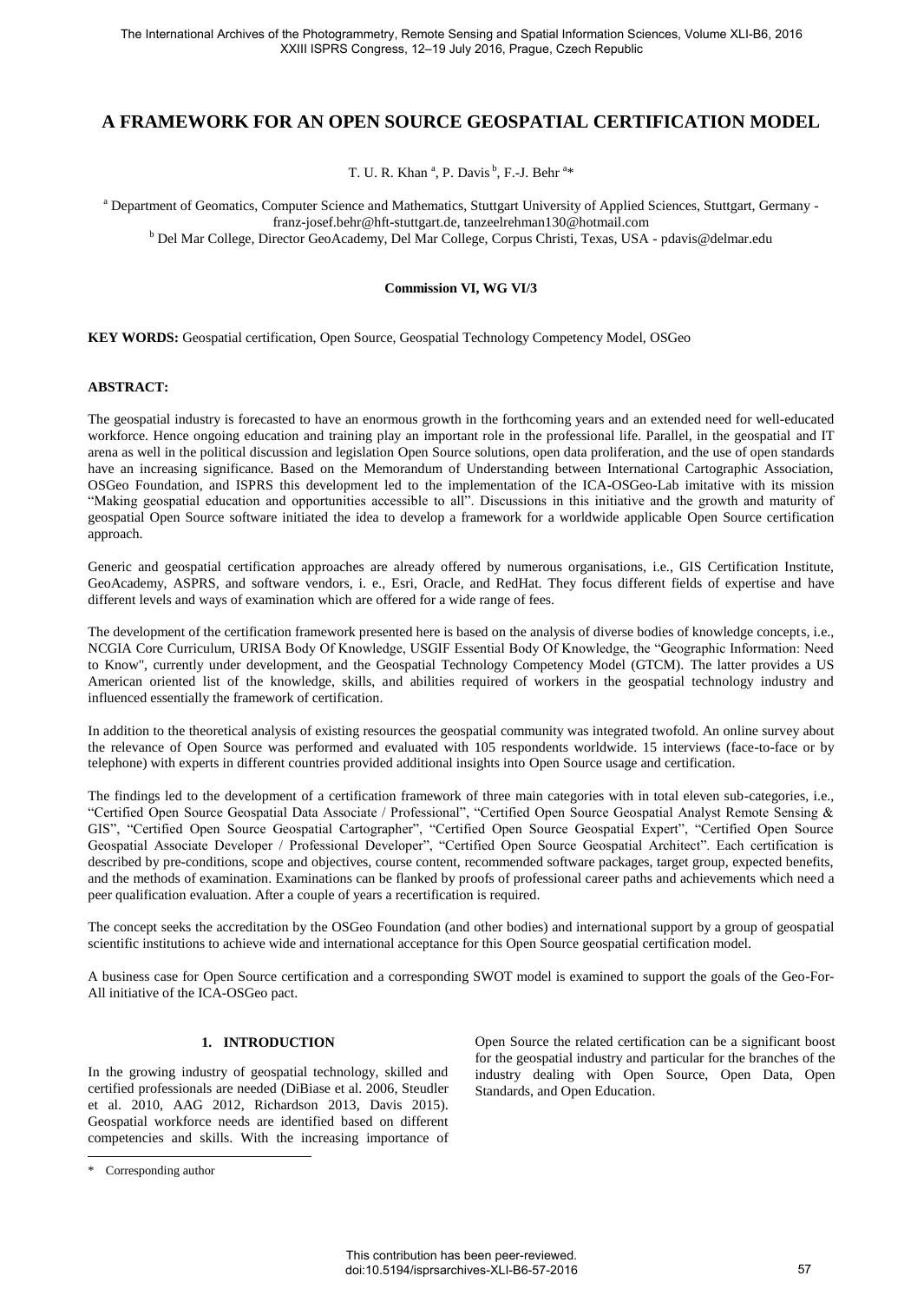As an indicator of someone's competencies some sort of demonstrated qualifications and certifications are important. Certification refers here to the process of assuring that individuals' possess adequate knowledge, skills, and defined competences in a profession. According to Careeronestop (2015a) a competency "is the capability to apply or use a set of related knowledge, skills, and abilities required to successfully perform 'critical work functions' or tasks in a defined work setting".

In the Geographical Information System (GIS) profession, academia and industry certifications are most common (DiBiase, 2003). In the general IT however current certifications are mostly offered for proprietary software, whereas Open Source software, especially in the geospatial field, has opened new horizons for educators and researchers because of its flexibility and security (Petras et al. 2015). Currently there is a need of certification for Open Source which enables user to unfold many new tools within Open Source, open standards, and open data (Christl 2014). This certification uses competencies which are depicted by the "Geospatial Technology Competency Model" (GTCM) that was developed by the US Department of Labour under supervision of experts and educators since 2010. This certification is expected to support the provision of great technical workforce in geospatial industry.

The basis for the creation of the proposed Open Source geospatial certification program lies in the analysis of existing certifications, in personal interviews as well in a worldwide online survey of academic and professional for its market demand. Participants from different parts of the world supported and reinforced the idea of an Open Source certification model. The survey helped improving the quality of certification for different competencies focusing different target groups.

Certification needs a thorough and professional handling and organisation. Hence a business model and a SWOT analysis were conducted to conceptualize a business for open solutions.

#### **2. LITERATURE REVIEW AND ANALYSIS OF EXISTING CERTIFICATIONS**

Generic and geospatial certification approaches are already offered by numerous geo-oriented organisations, i.e., GIS Certification Institute, GeoAcademy, ASPRS, and software vendors, i. e., Esri, Oracle, and RedHat. They focus different fields of expertise and have different levels and ways of examination which are offered for a wide range of fees. The following sections summarize some existing certifications. For further examples see Horak (2015).

#### **2.1 American Society of Photogrammetry and Remote Sensing (ASPRS)**

For the American Society of Photogrammetry and Remote Sensing (ASPRS) certification is "official recognition by one's colleagues and peers that an individual has demonstrated professional integrity and competence in their field" (APSRS 2016c). ASPRS offers different types of technological and professional certifications including (ASPRS 2016a):

- 1. Certified Photogrammetrist
- 2. Certified Mapping Scientist Remote Sensing
- 3. Certified Mapping Scientist GIS/LIS
- 4. Certified Mapping Scientist Lidar<br>5. Certified Photogrammetric Technol
- 5. Certified Photogrammetric Technologist
- 6. Certified Remote Sensing Technologist
- 7. Certified GIS/LIS Technologist<br>8. Certified Lidar Technologist
- 8. Certified Lidar Technologist

The applicant has to prove knowledge and a wide range of professional fields, i.e. Math/Science, Engineering/Surveying,<br>Physics. Imaging, Photogrammetry. GIS. LiDAR. Imaging, Photogrammetry, Ethics/General.

For active students APSRS offers the "Geospatial Intern status". In this case no on-job experience is required.

To get a professional certification applicants have to proof demonstrated professional capabilities and professional references and have to go through a peer-review of experience and training, and pass the written examination for the specialty area. This approach exemplifies competence-based certification, in which candidates must demonstrate their mastery of a common body of knowledge within their profession by examination (DiBiase et al., 2006).

Basically certification is granted for life. However ASPRS offers the option of recertification to certified professionals after five years of previous certification. In addition to references a certain amount of credits according to a list of criteria that will be reviewed by the evaluation for Certification Committee. After this demonstration of maintenance or improvement on skills and knowledge the applicant can be part of the Active Certified List..

Compliance with the ASPRS Code of Ethics plays an additional significant role in the examination process.

## **2.2 GIS Certification Institute**

The GIS Certification Institute (GISCI, https://www.gisci.org/) was implemented in 2003 with representatives from Urban and Regional Systems Association (URISA), Association of American Geographers (AAG), University Consortium for Geographic Information Science (UCGIS), and National States Geographic Information Council (NSGIC) (Wikle, 2014). This non-profit organization offers an opportunity to candidates for international recognition by certifications from early job years to retirement. The following table summarizes the technical areas focused in GISCI certification examination.

| Focus Area                            | Weightage |
|---------------------------------------|-----------|
| Conceptual Foundations                | 12%       |
| Cartography and Visualizations        | 14%       |
| GIS Design Aspects and Data Modelling | 29%       |
| <b>GIS</b> analytical Methods         | 17%       |
| Data Manipulation                     | 15%       |
| Geospatial Data                       | 13%       |

Table 1: List of examination areas (source: Somers 2015)

GISCI's Geographic Information Systems Professional (GISP) certification program requires individuals only to document relevant qualifications regarding educational achievements, professional experience, and contributions to the profession. Similar to ASPRS's approach the applicants have to affirm their commitment to ethical practices.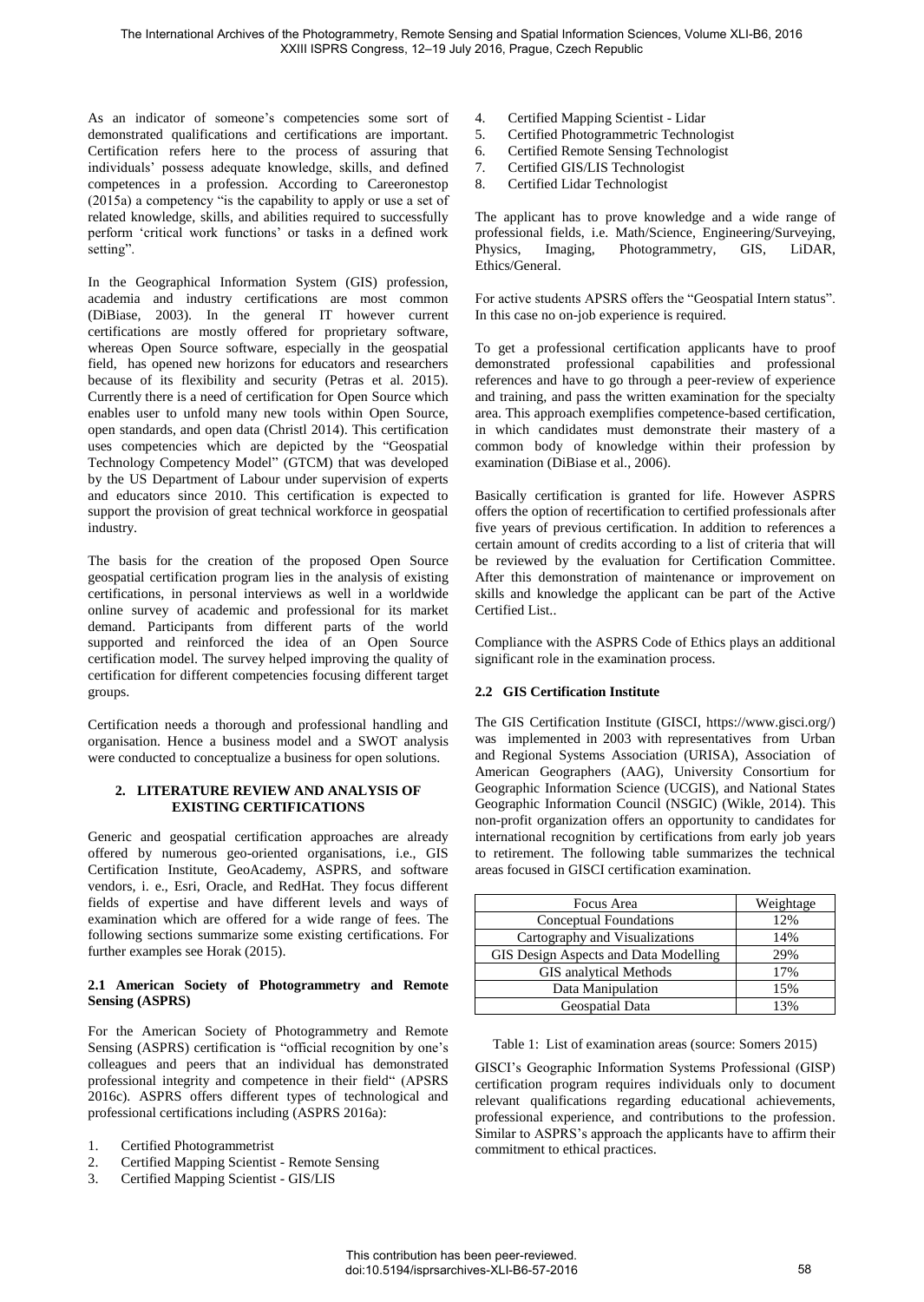Their body of knowledge (BOK) provides a basis for the assessment of the applicants' competencies to the GISCI program (DiBiase et al., 2006, Horak 2015). One individual can achieve the certification if she/he has met all required standards in terms of experience, education, and contribution (Somers, 2004). Based on BOK, GISCI certification program certifies individuals in the single category of GIS professional.

#### **2.3 Esri Technical Certifications**

Esri provides three levels of certifications: desktop, developer and enterprise related to technical expertise with Esri tools and technology. The certification packages need familiarity and advanced knowledge and working experience with the ArcGIS family software (Esri 2015).

Esri technical certification is computer based exam of two hours duration, containing 90-95 multiple choice questions. They issue result after five days via email to individual candidates. A retake is also possible within 14 days if failed in first attempt but second retake is only possible after 90 days (Esri 2015).

## **2.4 Oracle Certifications**

Oracle University offers many application packages including associate, professional, master, specialist and expert certifications. After becoming an Oracle Certified, the candidate get better standing in competitive job market as certifications add value to his/her current technical job experience(Oracle 2015). In all packages of Oracle certifications, multiple choice questions are given with varying durations which have different passing percentages to obtain the certification. There are also certain exam topics which are necessary to pass the exam (Oracle 2015).

## **2.5 The Meta Spatial Institute**

Metaspatial Institute (http://www.metaspatial.net/en/institute) tries to open a new horizon of certifications for geospatial professionals in Open Source technology by offering an independent third party certification for companies and their professional staff to enhance the expertise in Open Source software (Metaspatial Institute 2015). Focusing three geospatial domains, i.e., Open Source, open standards and open data, they seek to offer five types of professional certification:

- 1. Open Source Geospatial Software Developer<br>2. Open Source Geospatial Software Professiona
- Open Source Geospatial Software Professional
- 3. Open Geospatial Data Professional
- 4. Open Geospatial Standards Expert
- 5. Open Geospatial Consultant

In the first stage the candidate has to pass an online test. After successful completion the candidate has to send his/her curriculum vitae with previous work experience and referrals. The Metaspatial Institute evaluates the documents and, if the candidate is successful, they invite the candidate for a technical interview. This is the most challenging phase of the process as the interview focuses more on technical aspects and on interviewer personality. One can attend conferences, congresses, and workshops or trainings at his/her own for the preparation of the examination, for example through a partner network of training provides. Also this approach is an example of competence-based certification with its characteristic to focus Open Source.

#### **2.6 gvSIG Certification**

Another Open Source certification is recently offered by the gvSIG association (gvSIG Association 2015). It comprises two types of certification:

- 1. gvSIG Desktop Expert Certification
- 2. gvSIG Desktop Users Certification

The certification is based on credits which must be achieved in different modules from gvSIG introduction to scripting and processing of vector data. The candidate has to learn basic functionalities of gvSIG, basic working with projection and reprojection tools, image georeferencing and provides basics about gvSIG mobile application.

After user certification on expert level gvSIG Expert Certification encompasses advanced functions and advanced analysis.

#### **2.7 Further national certification approaches**

In Pakistan particularly PIMS (2015) offers distance learning education program in which different professional certifications, diploma, and post graduate diplomas are included. They offer one of the top level certification in Pakistan called Certified Professional Manager in GIS (PIMS 2015). In this case certification requires at least 12 years of education, industry related experience in GIS, and participation in some educational modules.

Horak (2015) provides further examples for European countries.

#### **3. INVESTIGATION OF GEOSPATIAL TECHNOLOGY COMPETENCY MODEL (GTCM)**

Since decades, business and education has utilized competency models to educate and to select employees (Ennis 2008). According to Careeronestop (2015a) such a competency model is a "collection of multiple competencies that together define successful performance in a defined work setting. A model provides a clear description of what a person needs to know and be able to do – the knowledge, skills, and abilities – to perform well in a specific job, occupation, or industry".

The Geospatial Technology Competency Model is an implementation of the building blocks approach implementation of the building blocks approach (CarreerOneStop 2015b). It was developed by Employment and Training Administration (ETA), Geotech centre and industry experts in 2010 and revised in 2014.

As depicted in Fig. 1 the first three tiers comprise foundational competencies, i.e., user's personal effectiveness, academic and workplace competencies. Tier 4 and 5 contain industry wide and industry specific technical competencies, and tier 6 to 9 occupation related competencies (Tier 6: Occupation-Specific Knowledge Competencies, Tier 7: Occupation-Specific Technical Competencies, Tier 8:Occupation-Specific Requirements, Tier 9: Management Competencies).

Based on this structure GTCM defines different core geospatial abilities and knowledge, i.e. 43 core geospatial competencies regarding geospatial occupation, and additional 19-24 essential competencies for each of three industry sectors like positioning and data acquisitioning, data analysis and modelling, and software programming and application development. Tier 6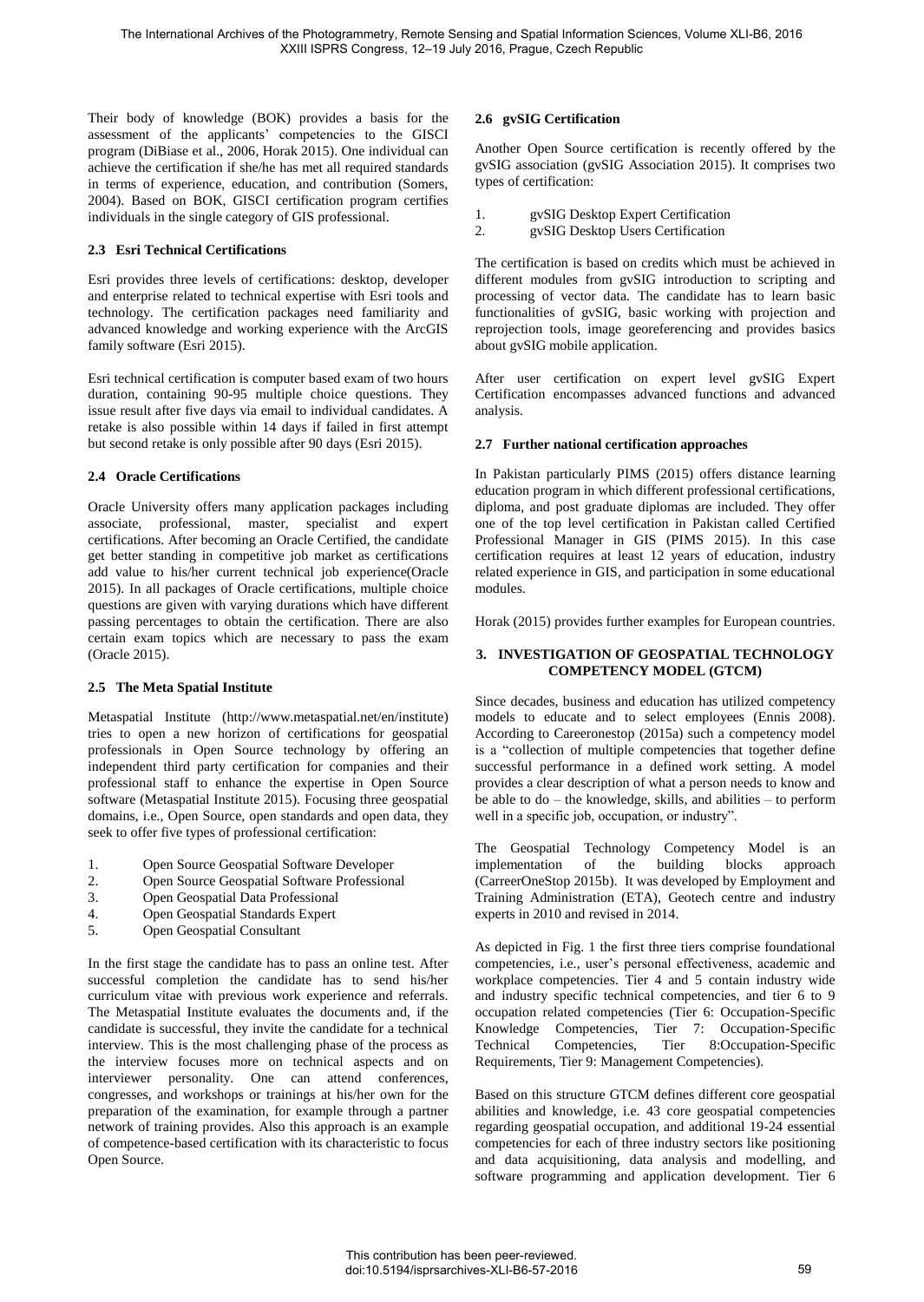defines occupation specific field competencies, a complete database designed by experts according to job analysis and job opportunities in the field of geospatial technology describing job title, job function, tool used, skills and technology<sup>1</sup>. Tier 7 on top left corner is about management competencies (still under process).

Every geospatial field has its own critical work functions defined by the experts, educators, and specialists of geospatial technology (careeronestop, 2015a) which they use to get the desired results. Open source software regarding these aspects is investigated in a later section. If tools to perform these critical work functions are not available as Open Source software existing closed source software can be integrated to encompass all these functionalities. As tier four and five are the main sections of geospatial industry, so a special attention is given to these in this research.



Figure 1: US-Geospatial Technology Competency Model (Source: Careeronestop, 2015)

The main focus of this research lies on tier 4 and 5. Tier four encompasses core geospatial abilities and knowledge having critical work functions of different fields. It describes different industry fields like, earth geometry, remote sensing, GIS, and cartography etc.

In the GTCM, Geospatial industry is divided into three sectors

#### a) Positioning and Data Acquisition

This part is about handling of geospatial data. It tells how data is acquired from different technologies like Global Positioning System (GPS), Total Station etc. This also includes factors which affect the data quality. It describes data collection, capturing, and how technologies get georeferenced observations and measurements (Careeronestop, 2015). And later on the focus is on how geospatial data is treated in Open Source software.

b) Modelling and Analysis

This part describes the analysis and application knowledge of analytical functions of geospatial software tools. They have their own critical work functions.

c) Software and Application Development

This part deals with design, development, and customization; it does automation to routine task and defines end user interfaces. It describes the competencies of geospatial software programs, and geospatial databases.

Investigation of GTCM opens a new horizon toward geospatial technology. With the help of GTCM, academia can design supporting courses and curricula to connect geospatial industry and academia to empower open geospatial education. This is one of our motives to use GTCM for developing an Open Source geospatial certification model.

#### **4. FREE AND OPEN SOURCE SOFTWARE**

The properties of free and Open Source software (FOSS) were fundamentally defined by the Free Software Foundation (http://www.gnu.org/philosophy/free-sw.en.html) with the  $(http://www.gnu.org/philosophy/free-sw_en.html)$ freedoms to run the program for any purpose, to study how the program works, and change it, to access the source code, and to redistribute copies of your modified versions. Other types of software are categorized as non-free or proprietary.

FOSS is claimed to be reliable, popular and having good performance (Wheeler 2015) and is distributed under the licenses that comply with Open Source definition (https://opensource.org/licenses). The design, development and usage of FOSS in the geospatial domain is flanked by the open standards of the Open Geospatial Consortium (OGC) regarding geospatial interoperability. Open source geospatial software is developed since many years by a world-wide developer community. An important role plays the OSGeo Foundation promoting the ideas about open geospatial software, data, and education by providing financial, organizational and legal support to the broader Open Source geospatial community. Famous OSGeo projects for web mapping are degree, Geoserver, Mapbender Open Layers. OSGeo includes Desktop application as well GRASS GIS, QGIS and focuses on geospatial libraries like GDAL/OGR (http://www.osgeo.org/). The OSGeo foundation has its own OS Geo community, member area, events, and education promotion program. Moreover, OSGeo local chapters are supported by foundation to promote local users and developers as well as OSGeo's mission and goals.

Based on the Memorandum of Understanding between International Cartographic Association, OSGeo Foundation, and ISPRS (http://icaci.org/tag/isprs/) led to the implementation of the ICA-OSGeo-Lab imitative with its mission "Making geospatial education and opportunities accessible to all" (http://www.geoforall.org/). The initiative is quite successful with 106 labs worldwide (as of April 2016).

Discussions in this initiative and the growth and maturity of geospatial Open Source software initiated the idea to develop a framework for a worldwide applicable Open Source certification approach.

Also traditional software vendors are supporting the Open Source approach. ESRI for example supports the Open Source software and encourages participation in the Open Source community with Open Source products. It is recommended to

 $\overline{a}$ 

<sup>1</sup>http://www.onetonline.org/find/quick?s=geospatial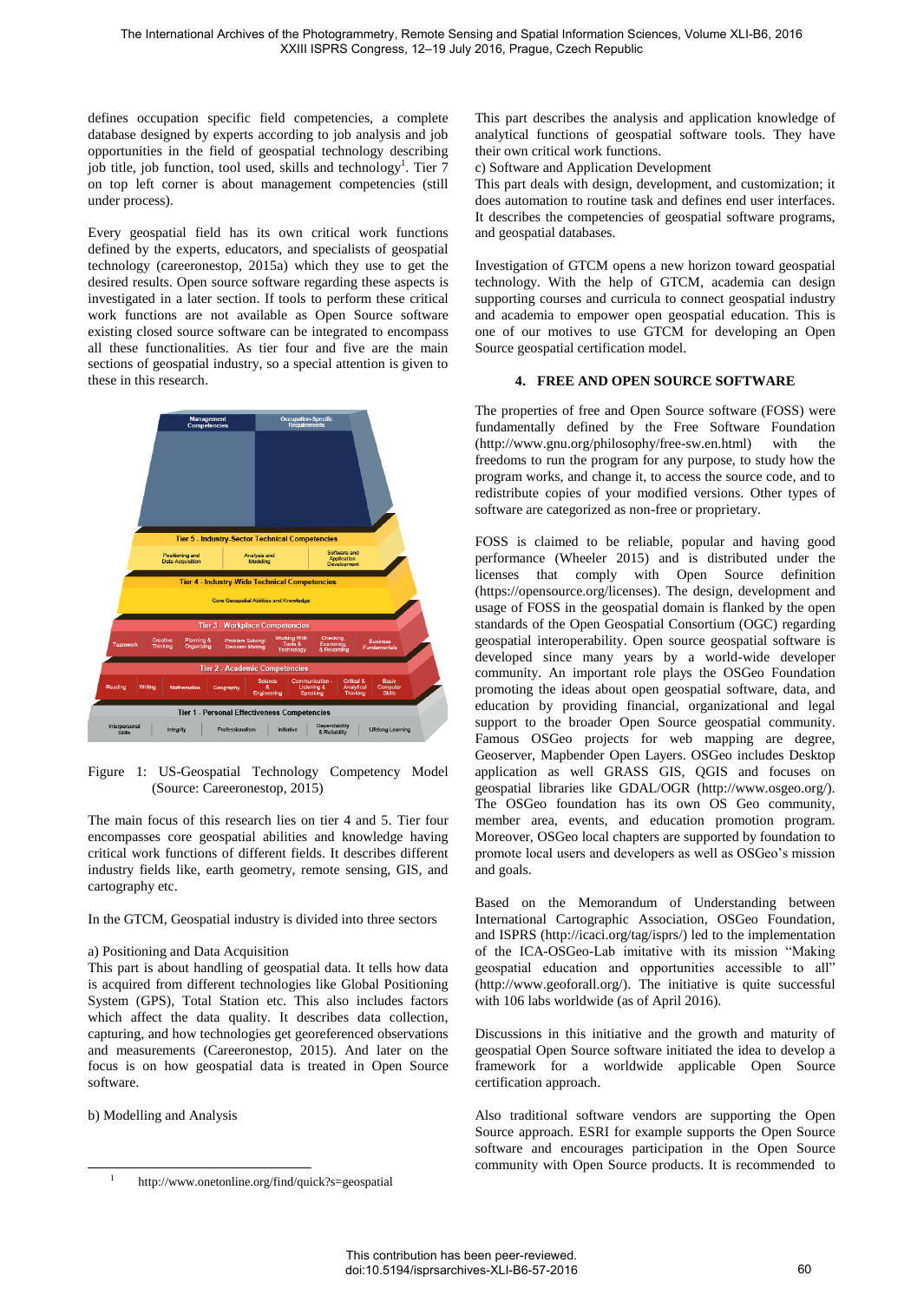join open and closed software in a hybrid relationship (Esri, 2011 and http://www.esri.com/software/open).

#### **5. MOTIVATION AND JUSTIFICATION FOR RESEARCH**

The analysis of different certifications and their contribution towards the geospatial industry workforce needs is the main motive behind the new Open Source certification approach. The new certification will not only endorse the expertise in candidates but also it is easy for employee to choose an employer for specific work force. The certification could be granted from the OSGeo foundation and universities who joined the ICA-OSGeo Lab Initiative. This certification will realize the industrial and academic needs of geospatial work force.

#### **5.1 Industry and academic experts opinion**

During the research industry visits and interviews were conducted to get feedback about the proposed certification model and its business aspects. Interviewees were selected from a diverse group of business contacts with diverse backgrounds, representing academia and companies of varying sizes (from one-man start-ups to large companies).

Bill Hodge, GISP-Executive Director GIS Certification Institute, explained the criteria to have an Open Source certification. According to him "the two foundations of geospatial best practices are the GIST Body of Knowledge, and GTCM." Any certification directed toward Open Source programming and software has to be built on those. He agrees, that "Open Source certification will be a good addition to the geospatial field at some point in the future!"

Rodney D. Jackson, Davidson County Community College agreed and liked the idea and provided some feedback.

Dietrich Schröder, Stuttgart University of Applied Sciences, Germany, was rather critical of the idea expressing some disappointment with Open Source due to its maintenance and stability. Proprietary software has its professional applications and is stable. He concedes that Open Source certification may be useful and help in academic sector specifically. But the quality of certification should be maintained. In the education of undergraduates Open Source GIS will be used instead of the former system.

Wassilios Kazakos, DISY software company, Germany, seconded the idea; the certification would help him evaluating job applicants.

Hui Li, Fichtner Consulting Stuttgart, is interested in application and development of Open Source software. He appreciates the certification approach.

Ernest McCutcheon, managing director Digital data services, Germany, spoke about the government and private issues regarding Open Source software usage. He mentioned that authorities are bit reluctant to use OS software because of its instability and rapid changes. Nevertheless, he added that Open Source certification is a good option for new or entry level users.

Dieter Uckelmann, Stuttgart University of Applied Sciences, Germany, promoted the idea for business model and SWOT analysis. This analysis will be provided in next section.

In the interview during FOSS4G Europe conference Jeff McKenna, President OSGeo Foundation until 12/2015, liked the idea for the Open Source certification model. He advocated the accreditation from OSGeo and encouraged the business idea to professionalize the certification with different projects and to spread the certification model within the OSGeo community.

Jachym Cepicky, Open Source GIS Software consultant and developer, secretary of Board of Directors at OSGeo Foundation, Czech Republic, supported the idea to launch Open Source certification as well as warned about some political and social aspects for a new business launcher.<br>Martin Scherrer, State Institute

State Institute for Environment, Measurements, and Nature Conservation Baden-Württemberg, Germany, was in favor of certification. But he suggested that it should include Open Source and closed source solutions.

After the discussions and interviews, the way to a new certification appeared meaningful but also courageous. All discussions and results lead towards the idea of empowering Open Source geospatial education and business.

## **5.2 Survey analysis and results**

An online survey on Open Source geospatial certification was conducted through the Internet. Industry and academia was invited to participate<sup>2</sup>. The objective was to know

1. The target group and audience for certification, where we can offer this certification, and who can benefit in academia or industry;

2. How many people are using Open Source geospatial software, and which type of OS software they use;

3. How people think about Open Source certification regarding the fostering of open geospatial education and the competency of geo professionals;

4. Whether their organizations require or offer certification.

The numbers of responses was 105, from USA, Canada, Europe, Asia and United Arab Emirates. The analysis was based upon the qualification of the participant and how much they have experience in geospatial industry (more or less than 5 years). And it describes the comments about launching a new certification in market whether it is useful or not.

Qualification of the participants starts from diploma to PhD. Masters in science (MSc) were most hold by the participants. In all categories professionals having more than 5 years of experience contributed significantly with their opinion. The participants belonged to a wide range of fields of work, i.e. Demographics, Water Resources Engineering, Marine, Earth and Atmospheric Sciences, Anthropology, Environmental sciences.

Generally Open Source certification is appreciated as useful for geospatial education and research. The participants belonging to companies, universities, as well as self-employed are using many Open Source software in their daily business. The analysis shows the highest value for QGIS. Moreover, Grass, PostGIS, Map Server, and a long list of newer Open Source software packages were mentioned (see Fig. 2).

1 2

https://docs.google.com/forms/d/ 1FPvv\_QgR8zMCdFzqGgrm5zLT8KvC7j4VTmXTtflYnGk /viewanalytics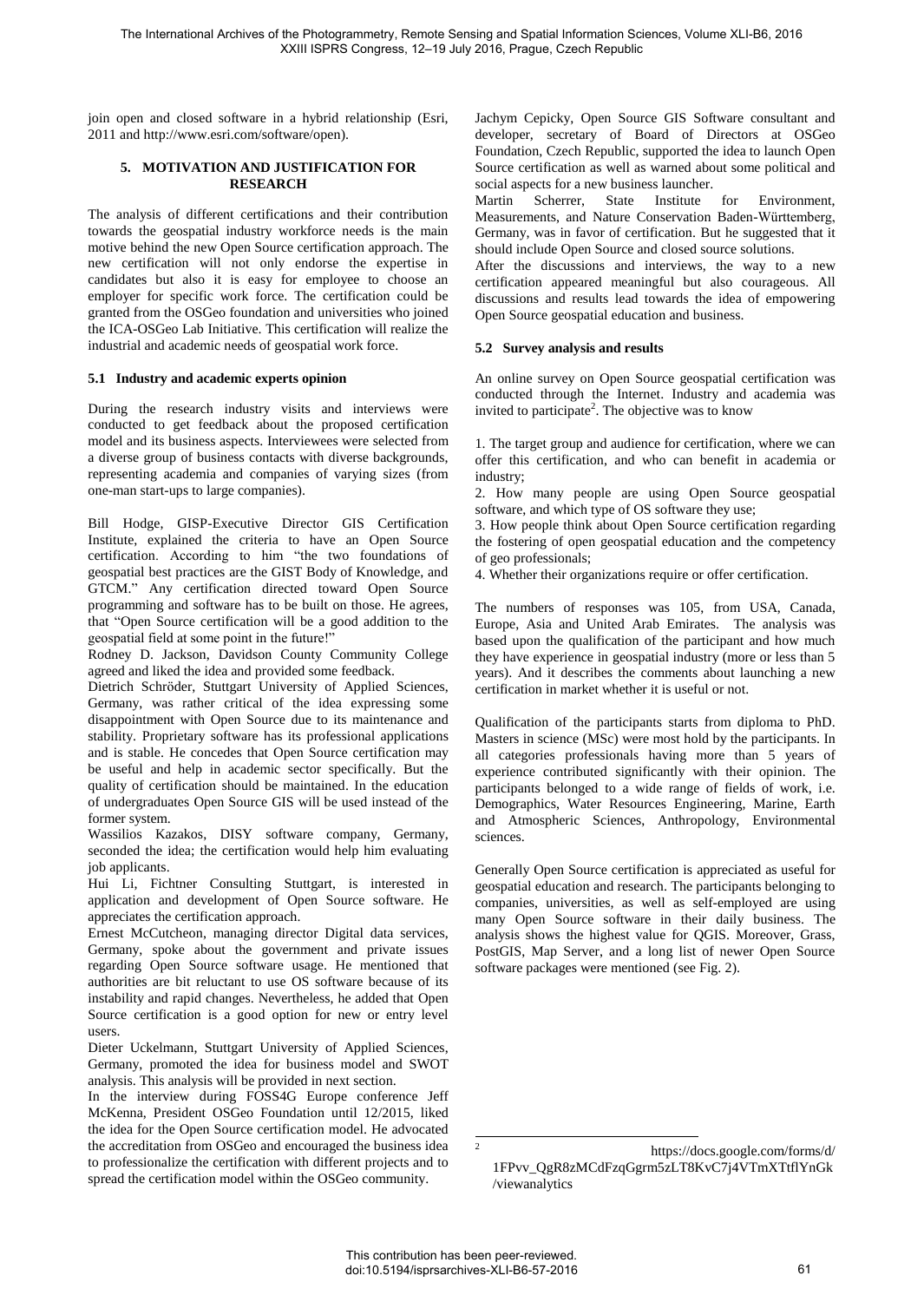

Fig. 2: Open source software demand and use

Further findings show that Open Source certification is rarely given. Most of the respondents believe that certification will increase the competency of geospatial professionals. A high percentage replied in favour of OS certification. However, some participants were totally against Open Source certification because of missing worldwide available standards.

The result and the discussion with experts confirmed the idea to launch geospatial certification. Launching a new Source certification model will enhance the capabilities, skills, and knowledge of geospatial professionals.

### **6. DEVELOPED OPEN SOURCE CERTIFICATION MODEL**

#### **6.1 Structure**

According to the GTCM's three sections of geospatial industry sectors the proposed Open Source certification model is subdivided primarily into three main categories as shown in Figure 3. Moreover, there is one optional sector "Geospatial Project Management" which is developed according to URISA's "Geospatial Management Competency Model" (GMCM, http://www.urisa.org/resources/geospatialmanagement-competency-model.

Each main category contains 2 – 3 sub-categories from associate level to expert level.



Figure 3: Developed Certification Packages

1) Positioning and data acquisition: The model includes two certification packages for positioning and data acquisition. The Certified Open Source Geospatial Data Associate understands the data acquisition principles and tasks involved in acquisition, creation, and organisation of geospatial data. The Certified Open Source Geospatial Data Professional level provides advanced expertise including data accuracy and consultancy.

2) Analysis and Modelling: Analysis and modelling is a core competence of the geospatial industry. In this sector applicants have knowledge and application of the analytical functions. The Certified Open Source Geospatial Analyst understands the analytical approach and provides analysis techniques. He can demonstrate and perform different geospatial analysis. In this sector we plan two more subdivisions of certification.

i. Certified Open Source GIS Analyst and ii. Certified Open Source Remote Sensing Analyst.

The GIS Analyst can perform basic GIS as well as network and raster based analysis methods whilst the Remote Sensing Analyst has his strengths in analysis of remotely sensed data.

Certified Open Source Cartographer and Certified Open Source Geospatial Expert are two more distinctive sub-categories of analysis and modelling. The cartographer investigates map design and data presentation. The geospatial expert understands analysis of data in depth acquired in several years of experience before applying for this certification. He monitors analysis and modelling processes.

3) Software application and Development: The software application development is the most challenging part. Due to high demand from the industry we plan tree levels of expertise: Associate, Professional, and Architect.

Certified Open Source Geospatial Associate Developer is an entry level certification, which focuses on basic knowledge and programming concept whilst in professional certification level application development and customization of Open Source software packages are carried out. Moreover, automation of manual processes is investigated. The Certified Architect composes different packages, services, and data sources in order to realize

#### **6.2 Software applied**

According to the survey a large community is using Open Source software, but researchers, companies, and professionals often need hybrid combinations of Open and Proprietary Software (see also the approach of Petras et al. 2015). Nevertheless we tried to assign mainly Open Source packages to the different certification packages as depicted in Table 3.

| <b>Certification Name</b>       | Open source Software        |
|---------------------------------|-----------------------------|
| Certified Geospatial Analyst-   | <b>QGIS and GRASS</b>       |
| Remote Sensing and<br>GIS.      |                             |
| Certified Cartographer          |                             |
| Certified<br>Source<br>Open     | Python,<br>PostgreSQL,      |
| geospatial associate developer, | ECMASCript,<br>MySQL,       |
| Professional Developer          | JQuery, Open Layers, JSP,   |
|                                 | ASP                         |
| Certified<br>Open<br>source     | PostgreSQL,<br>MySQL,       |
| geospatial architect            | Geoserver,<br>JQuery,       |
|                                 | Leaflet.<br>Layers,<br>Open |
|                                 | nodeJS, JSP,<br>ASP.        |
|                                 | ArgoUML                     |

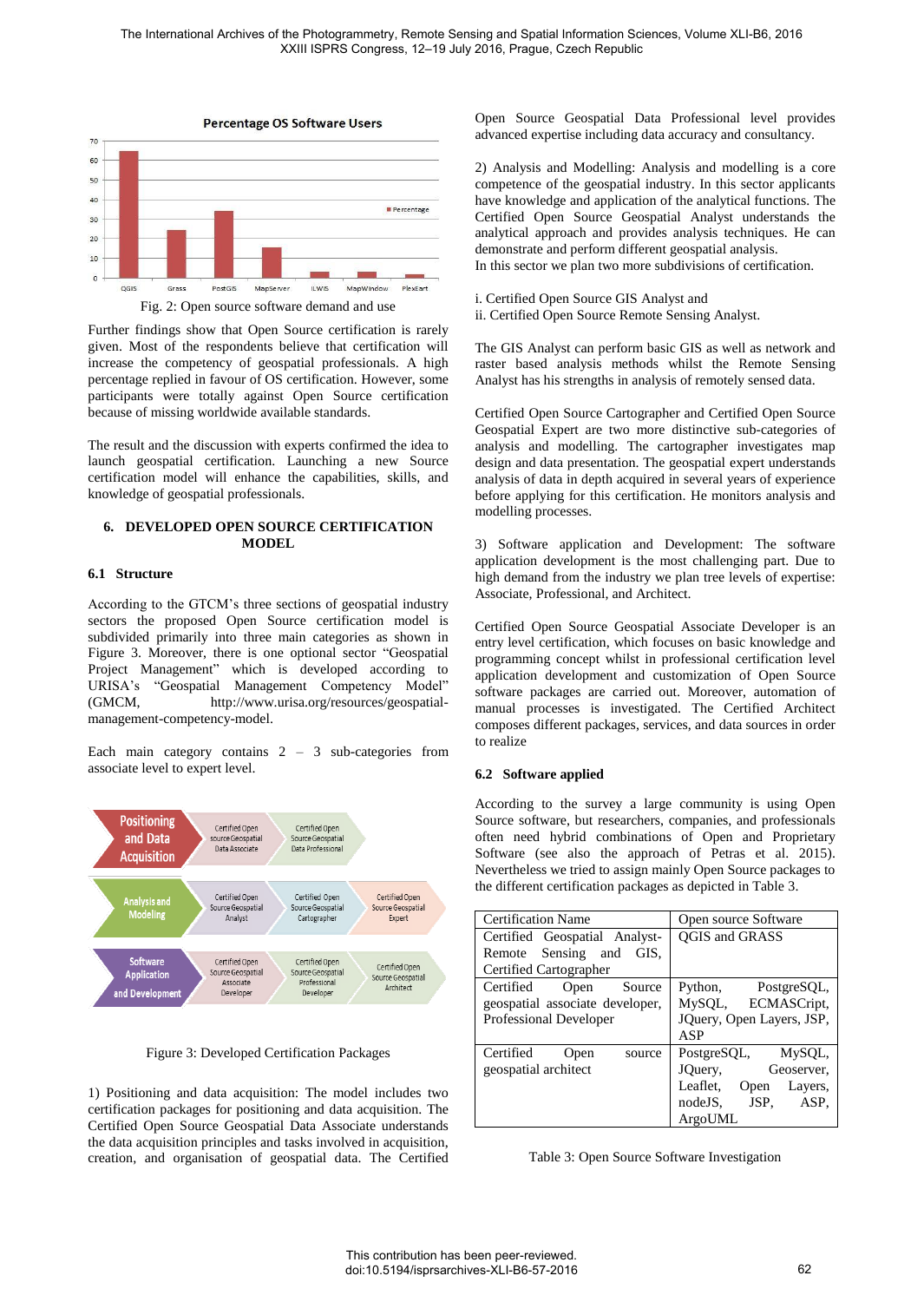#### **6.3 Examination**

The examination will consist of two parts, firstly an examination which can be performed through the Internet or at one of the partnering universities, secondly a a home based exercise will be given to the candidates.

The exam will be based upon the certification body of knowledge (CBOK). The candidate has to score at least at a certain threshold (like 60%) in order to pass the exam. The exam itself can be based on multiple choice question and answers with limited time duration.

The purpose of the second part is to check the competencies of the candidate and his scientific skills. Knowledge principles of Open Source software, competencies as well as practical experience and scientific writing capabilities are examined.

#### **6.4 Recertification**

Recertification should be undertaken 3 – 5 years after certification. The candidate has to apply for recertification and to prove continuous professional practice, education, training, and engagement in professional organisations.

#### **6.5 Accreditation**

To evaluate the competency and credibility, Open source Geospatial certification tries to get accreditation according to ISO/ICE 17024:2012 (Conformity assessment-General requirements for bodies operating certification of persons) by OSGEO Foundation or any other accreditation body.

#### **7. BUSINESS CASE AND SWOT MODEL**

To establish an business related to the proposed certification model is a highly challenging task. We conclude that certification should ould be launched to promote geospatial education. However The certification can be launched after certification survey analysis, personal interviews, email discussions (ICA-OSGEO labs) and expert's opinion that support the idea of Open Source certification and can bring a new geospatial business in the market. In my suggestion, business idea cannot be generated on the basis of just Open Source certification only but consultancy in geospatial business is also important. In the start company will provide the advices and solutions from data acquisition to application development and will try to collaborate with university education and industry.

The Strength, Weakness, Opportunities, and Threats model define positive and negative aspects of a product and can serve as a tool to support further business decisions.

| <b>Strengths</b>             | <b>Weakness</b>                |
|------------------------------|--------------------------------|
| 1) Competency based skill    | 1) Reliability and             |
| certification.               | maintenance issue.             |
| 2) promotion of business and | 2) Weak geospatial business    |
| job opportunities            | in Open Source                 |
| 3) Innovation                | 3) support system for Open     |
| 4) Broaden the industry's    | Source issue                   |
| capabilities                 | 4) Available certifications on |
| 5) Empowerment for           | Open Source are very rare.     |
| geospatial education         | 5) Decision making with        |
| 6) Proper and flexible       | Open Source certification is   |
| alternative to proprietary   | difficult                      |

| software                        |                             |
|---------------------------------|-----------------------------|
| 7) straight-forward channel to  |                             |
| gain expertise and              |                             |
| competence over open-source     |                             |
| software                        |                             |
| 8) provide legitimacy and       |                             |
| understanding of Open           |                             |
| Source tools and functionality  |                             |
| 9) Proper and flexible          |                             |
| alternative to proprietary      |                             |
| software certification          |                             |
| 10) Market analysis and trend   |                             |
| support Open Source             |                             |
| certification                   |                             |
| <b>Opportunities</b>            | <b>Threats</b>              |
| 1. OS Certification from basic  | 1) Experts and experienced  |
| to higher level based on        | professionals are not       |
| GTCM.                           | available                   |
| 2. Certification courses        | 2) OS is not stable and     |
| can/will increase               | reliable                    |
| employability and               | 3) No Owner                 |
| competence in market.           | 4) Lack of academic support |
| 3. Understanding of             |                             |
| geospatial theory and           |                             |
| FOSS4G investigation            |                             |
| 4. Certification will close the |                             |
| gap in between industry and     |                             |
| geospatial education            |                             |
| 5. Universities collaboration   |                             |
| and affiliation                 |                             |

Table 4: SWOT analysis of the certification business approach.

#### **8. FUTURE WORK**

 Future work will explore the feasibility of this approach. The concept seeks the accreditation by the OSGeo Foundation (and other bodies) and international support by a powerful group of geospatial scientific institutions to achieve wide and international acceptance for this Open Source geospatial certification model.

#### **REFERENCES**

Association of American Geographer (AAG), 2012. The Geospatial Job Market. http://www.aag.org/galleries/jobscareers-files/Geospatial\_panel\_notes\_2012.pdf [2016-04-05]

American Society of Photogrammetry and Remote Sensing (ASPRS), 2016a. Introduction to ASPRS CertificationProgram. Available from: http://www.asprs.org/Certification-Program/Introduction-to-ASPRS-Certification-Program.html [2016-04-05]

American Society of Photogrammetry and Remote Sensing (ASPRS), 2016b. Certification Examination Matrices http://www.asprs.org/Certification-Program/Certification-Examination-Matrices.html [2016-04-05]

American Society of Photogrammetry and Remote Sensing (APSRS), 2016c. Certification and Recertification Guidelines http://www.asprs.org/Certification-Program/Certification-and-Recertification-Guidelines.html [2016-04-05]